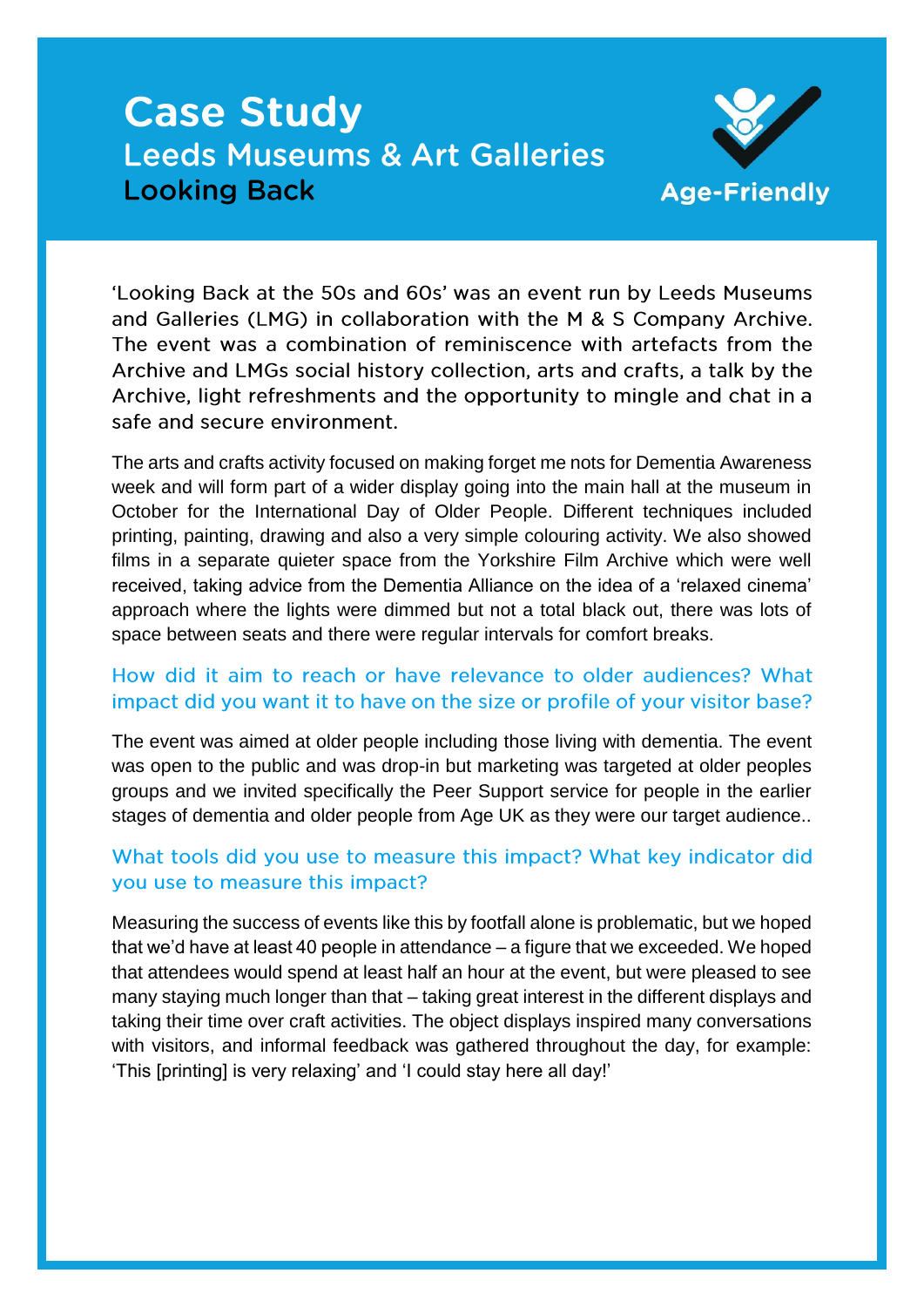

### What other objectives were you hoping to achieve?

To continue our partnership and extend our offer across the museum and the M & S Archive for older people – LMG will go along to the M & S memory café and we will make this an annual event for Dementia Awareness week.

We wanted to raise awareness about the Forget Me Not project for IDOP

We wanted to support older people to access the museum and feel comfortable in the environment and return for more visits.

#### Were there opportunities for this activity to be intergenerational?

On this occasion we wanted to focus on older people and give them a peaceful environment but we will consider other events where there is an opportunity for families to engage too.

#### What worked well, what challenges did you face?

The combination and range of activities was just right.

We would have liked more people to attend but realised that actually because people stayed longer we would have been tight in terms of space so that would have been a challenge.

#### What have been the most important things you have learned?

Timings are crucial – 11am to 3pm was ideal for this group.Getting the balance right is hard between drop-in and invited groups and I think next time we would offer two separate events, one targeted at specific groups and then a more general drop in.